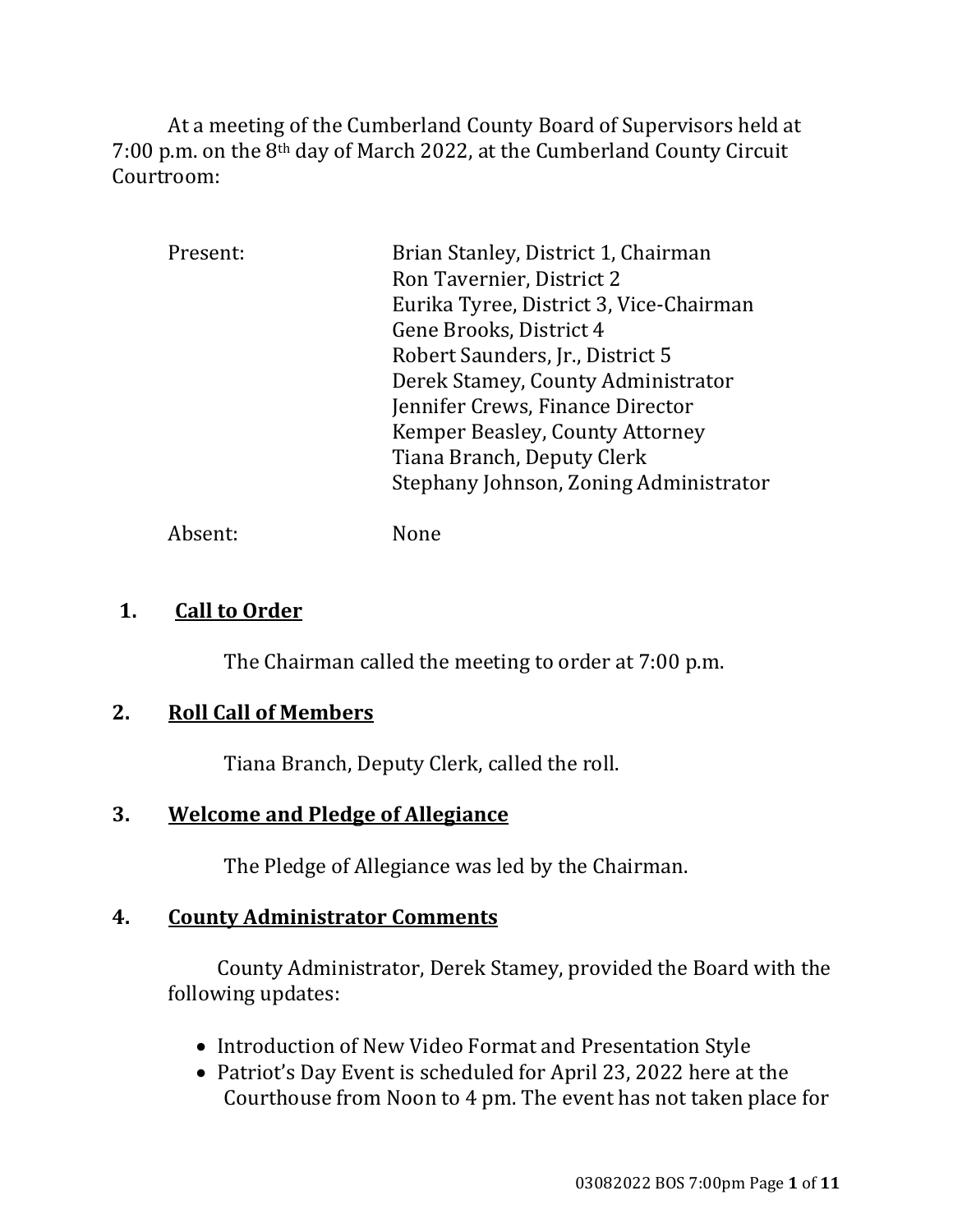the last two years due to Covid. This year's event is aimed to be on a smaller scale than previous years and will allow for the official formation of a committee as well as allow for enough lead and planning time to increase the size and scope of the event for 2023.

- The County would like to invite citizens to provide feedback related to the services made available through the parks and recreation department. Engaging our residents is critical in our efforts to maximize precious tax dollars and we truly need to have a grasp on the types of services that are desired by our community.
- VDOT Road Closure Route 45 at the Cumberland/Goochland County line will be closed beginning on March 14 and is scheduled to reopen on March 17 if there are no issues. CSX will be replacing rails during this time frame. We ask that residents be aware of this road closure and make alternative arrangements for travel.
- As a reminder to our residents, the State Burn Ban is in effect until April 30. No burning is allowed until after 4pm. Our fire and rescue team responded to three separate brush fires yesterday, so please be aware of the current burn ban.

## **5. Approval of Agenda**

On a motion by Supervisor Tyree, seconded by Supervisor Tavernier and carried unanimously, the Board approved the agenda as amended.

Vote: Mr. Stanley – aye Mr. Tavernier – aye Mrs. Tyree – aye Mr. Brooks – aye Mr. Saunders – aye

#### **6. State and Local Departments/Agencies**

a. Cumberland County Public Schools

Dr. Jones gave the following update to the Board:

 12 wrestling team members participated in State competition and two wrestlers earned medals.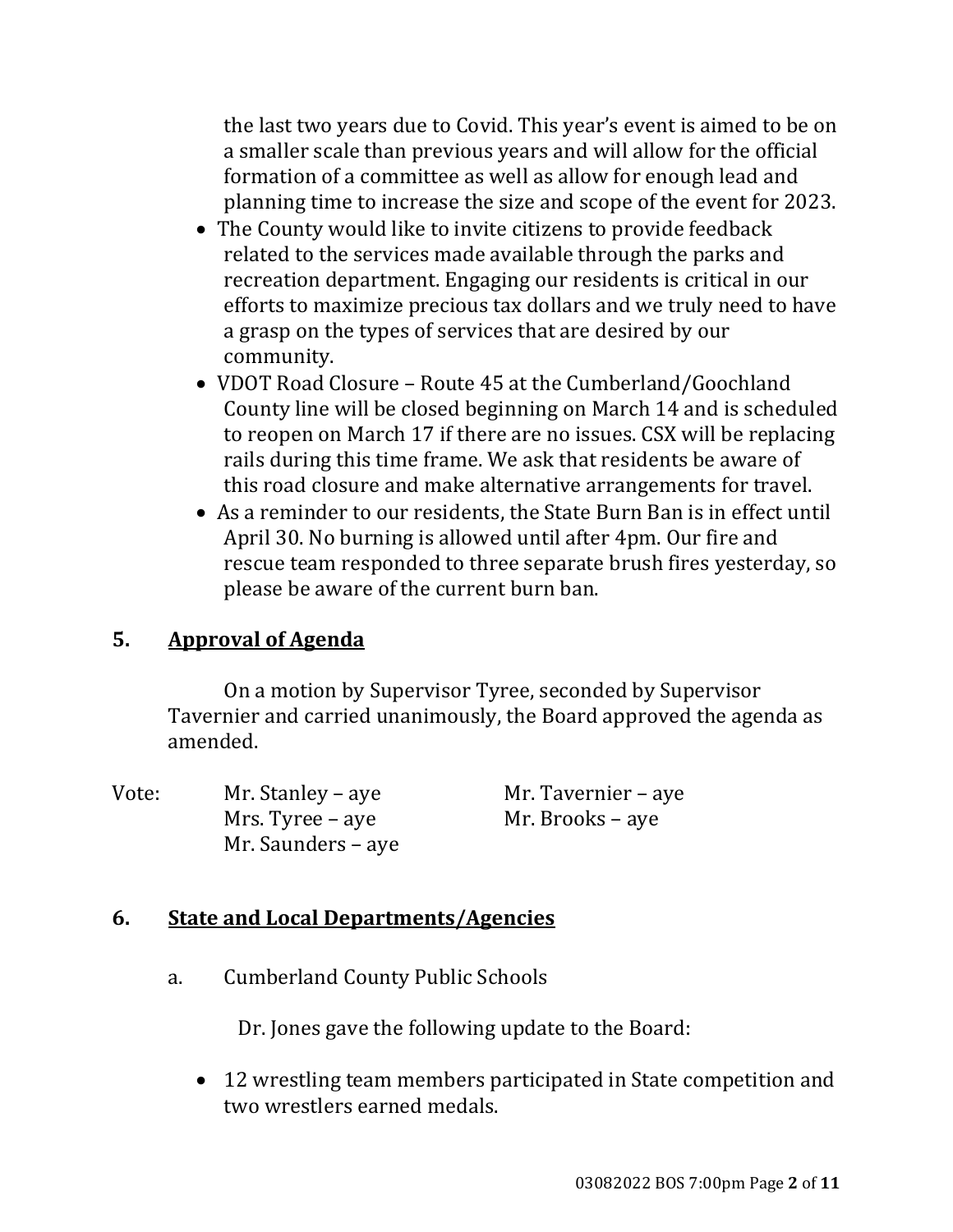- FFA team members attended the B&B Livestock Judging Competition at Virginia Tech in Blacksburg, VA. One team member placed seventh in beef cattle judging.
- Two or our band members received all district band recognitions for playing the Bassoon and Trumpet
- One of our high school students was awarded first place in the National Association Conservation District Poster contest–this is her second year in a row for winning first place at the National level.
- The CHS Forensics team CHS Forensics Team was the "first runner up" at the Region 1A/1B Super-Regional forensics competition held in Danville, Va. Three of our students won first place and will be moving onto State competition.
- A CCES student won first place in the Virginia School Board Association's Regional Art Contest.
- FBLA team participated in the FBLA Spring Regional Conference at Longwood University placing 1st in the Sports & Entertainment Management Event and the Graphic Design Event.
- Congratulations to Jimmy Johnson, a retired CHS teacher, administrator, and coach who was inducted into the VHSL Hall of Fame.
- Our libraries have been hosting book fairs.
- CCES participated in Read Across America Week and hosted a family literacy night.
- The Cumberland Aftershocks competed in two FIRST Robotics Competition events against teams from all over the Commonwealth. They placed 15th in the event on Saturday and came back to win the event on Sunday.
- CHS Indoor Track team participated in the State competition.
- CuCPS alumni Justin Reid, Jerrine Lee, & Milan Modi talked with CCES third and fourth grade students about their careers.
- FFA students hosted the Argi-Olympics in celebration of FFA Week.
- CMS hosted the National Junior Honor Society Inductions.
- Participating in various recruitment fairs.
- Thank you for the continued support of CuCPS.
- b. VDOT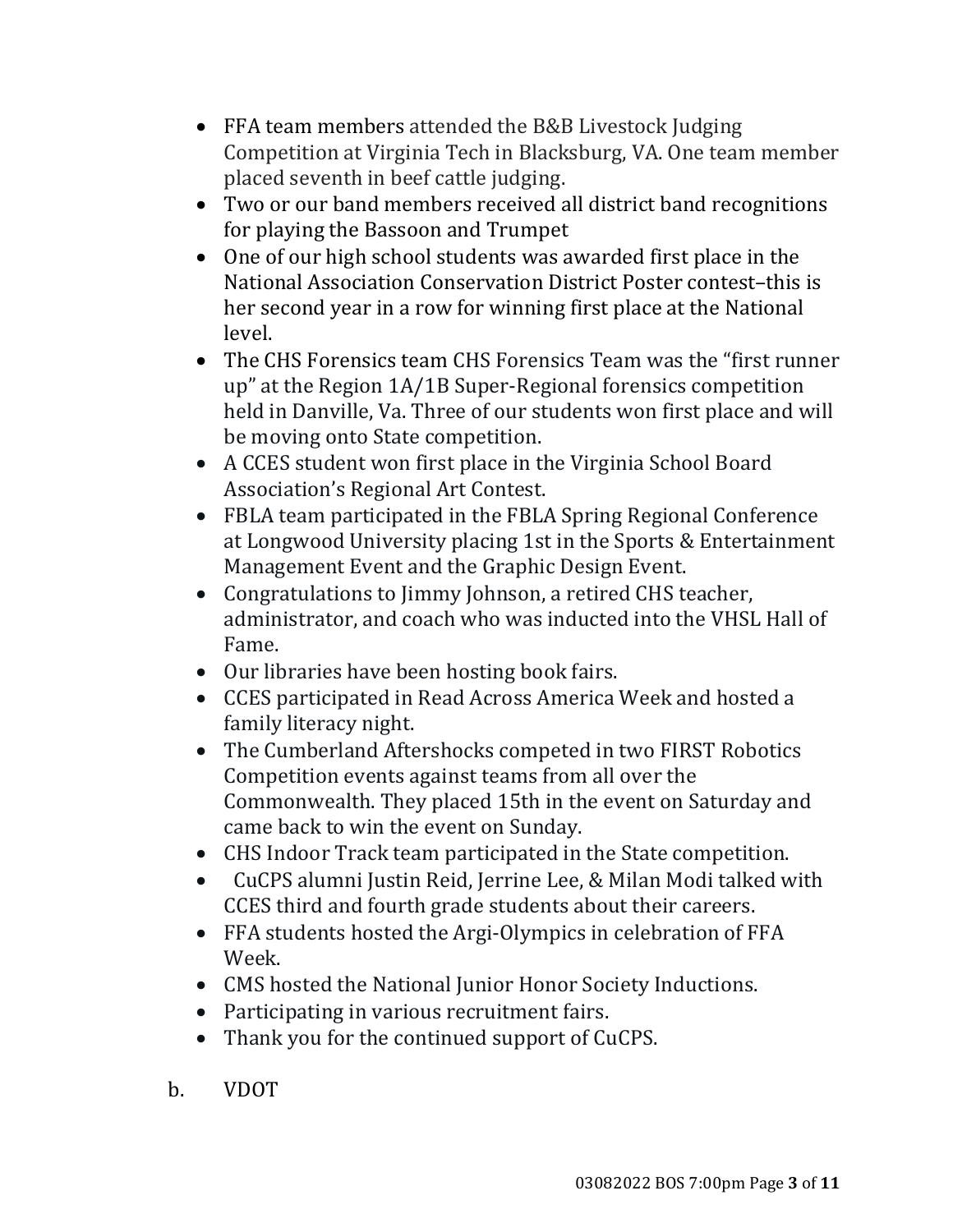Assistant Residency Engineer, Steven Snell, was absent and had nothing to report.

c. Cumberland Public Library

Mrs. Lisa Davis, Librarian, provided the Board with the following report:

- The library is still open on a regular schedule with few restrictions and an average attendance of about 35 people per day.
- Our at home rapid-response Covid-19 test kit distribution has slowed down. We will continue to give away the current kits until they are gone unless the VDH sends us a new shipment or the program is discontinued.
- $\bullet$  I did apply last week for the grant to cover 1/3 of the cost of replacing the four remaining heat pumps at the library.
- We currently have 63 children signed up for Dolly Parton's Imagination Library and 3 children who have graduated because they turned 5 as of the first week of March. There will be 43 children receiving their welcome book this month and 64 in April. We continue to receive donations to help pay for our monthly costs. It costs just over \$25 per year per child to operate the Imagination Library program.
- Our annual basket and gift item raffle, known as Sweets in the Stacks, will be held on Saturday, April 30, 2022, from 4 to 6 PM. Items are already on display and entry and raffle tickets are now available.
- TeamUp Calendar is set up and active. The website address is written at the bottom of the purple events calendar sheets and links can also be found on both our website and Facebook page for the calendar as well as the online form for having events added to the Community Events sub-calendar.
- Our Black History BINGO game was completed with four people getting \$5 gift cards to local businesses. We are now continuing the learning by distributing cards for Women's History Month BINGO and there are plenty of cards still available. Clues are posted to our Facebook page daily and to the website every 7 days. The rules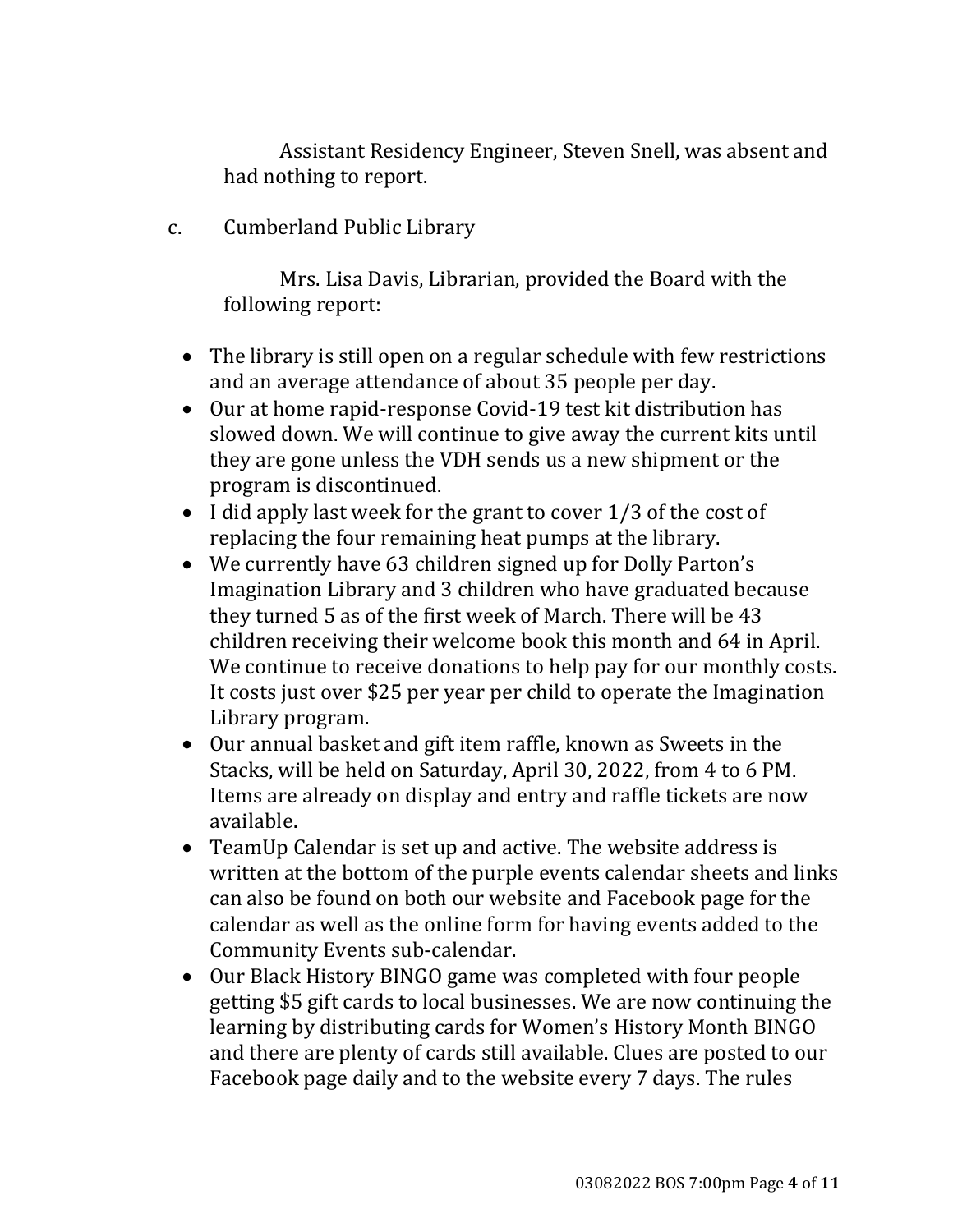have also been posted in both locations and winners will be identified as they come in with winning cards.

- Our Lunch-time Technology Support sessions began on February 28 and are held from 12 to 1 PM at the library on Mondays, Tuesdays, Thursdays and Fridays. This is a chance to get help with all of your technology issues and learn some new skills. No registration is generally needed.
- The 2022 Reading Challenge using Beanstack has over 50 book categories for patrons to choose from. Reading may be recorded using the app on your devices or patrons may bring the book titles and authors to the library for help by staff in entering the information
- Our four-week Financial Management class started last night. It will be held on the next three Mondays in March from 5:30 – 6:30 PM. One participant in the class will win a copy of Dave Ramsey's book The Total Money Makeover. Registration is required for these classes, which is offered in-person and by Zoom.
- We will be showing movies the week of the school system's Spring Break. The free family movie matinees will begin at 10 AM and will include snacks for those attending. Registration is required as space is limited.
- We will be scheduling Saturday workshops for children to make gifts for Mother's Day and Father's Day. More details on these will be given soon with registration required.
	- Please don't forget that:
		- $\triangleright$  Rep. Good's field director is here on the first Thursday of each month from 9-12 PM to help with any issues you may be experiencing on the federal level. This includes issues with any federal department, including the VA, the IRS, and Social Security.
		- $\triangleright$  A knitting group meets every Wednesday from 1 to 3 PM. All levels are welcome - beginner thru experienced. In addition to for knitting, you can also get help for crocheting.
- d. Cumberland Fire and EMS

Fire and EMS Chief, Tom Perry, was absent and had nothing to report.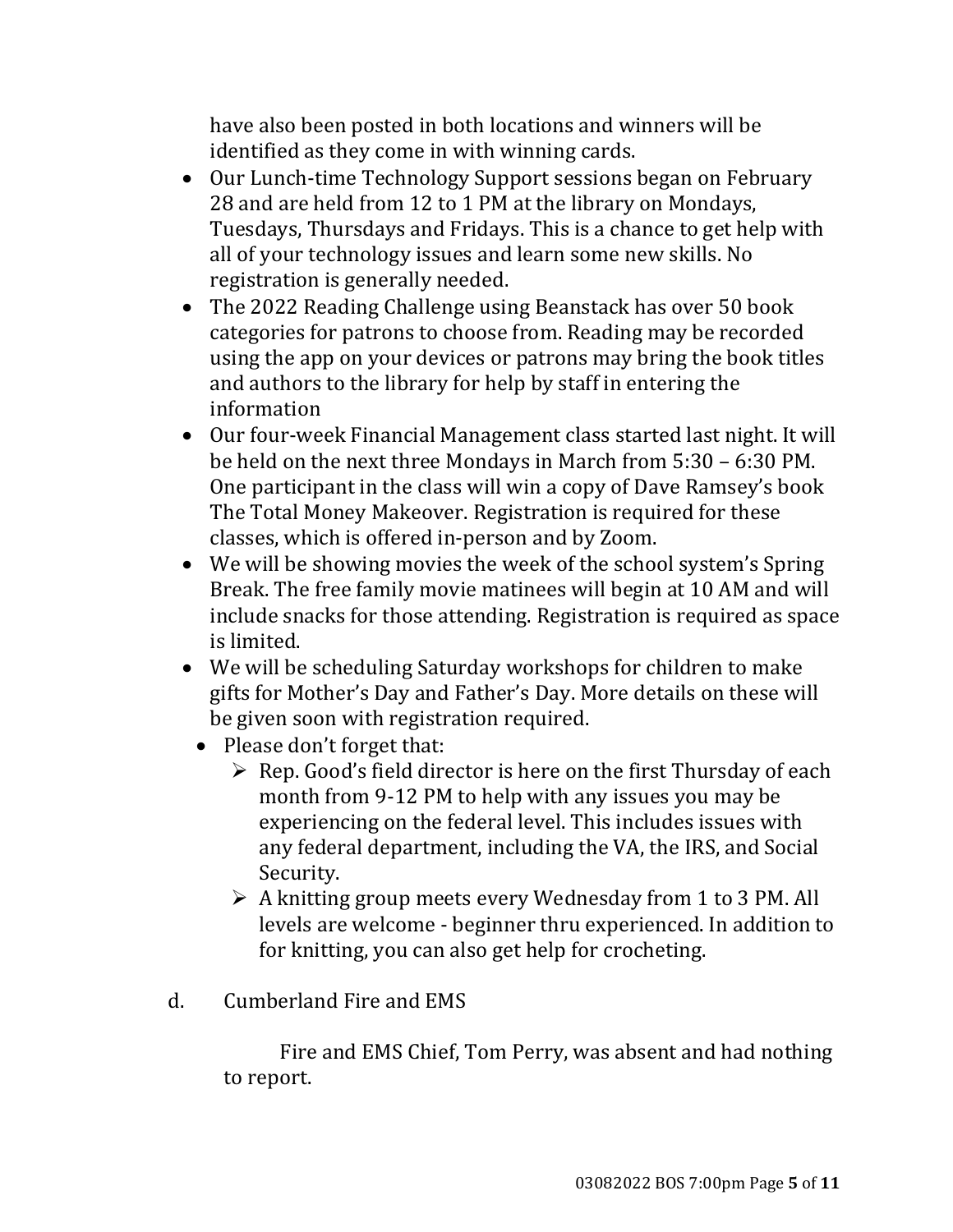e. Casey Littlefield, Acting Building Official

Acting Building Official, Casey Littlefield, presented the Board with a presentation recommending the approval of an increase in Commercial Permit fees in the Building Inspectors Office.

On a motion by Supervisor Tavernier, seconded by Supervisor Tyree and carried unanimously, the Board set a public hearing for Tuesday, April 12, 2022:

| Vote: | Mr. Stanley – aye  | Mr. Tavernier – aye |
|-------|--------------------|---------------------|
|       | Mrs. Tyree – aye   | Mr. Brooks – aye    |
|       | Mr. Saunders – aye |                     |

#### f. Commonwealth Regional Council

Todd Fortune, Deputy Director of the Commonwealth Regional Council, briefly reviewed the year-in-review report for the CRC and informed the Board that the FYE 20-21 approved audit reported that the cash fund balance exceeded \$600,000 by \$34,674.22. This amount was divided and returned to all member counties. Cumberland's share of the refund was \$4,953.46.

- g. Finance Director's Report
	- i. Monthly budget Report:

There was no discussion regarding this item.

ii. Refund on Overpayment on Taxes

On a motion by Supervisor Stanley, seconded by Supervisor Tavernier, and carried unanimously, the Board approved the refund for overpayment of taxes for the amount of \$4,386.12: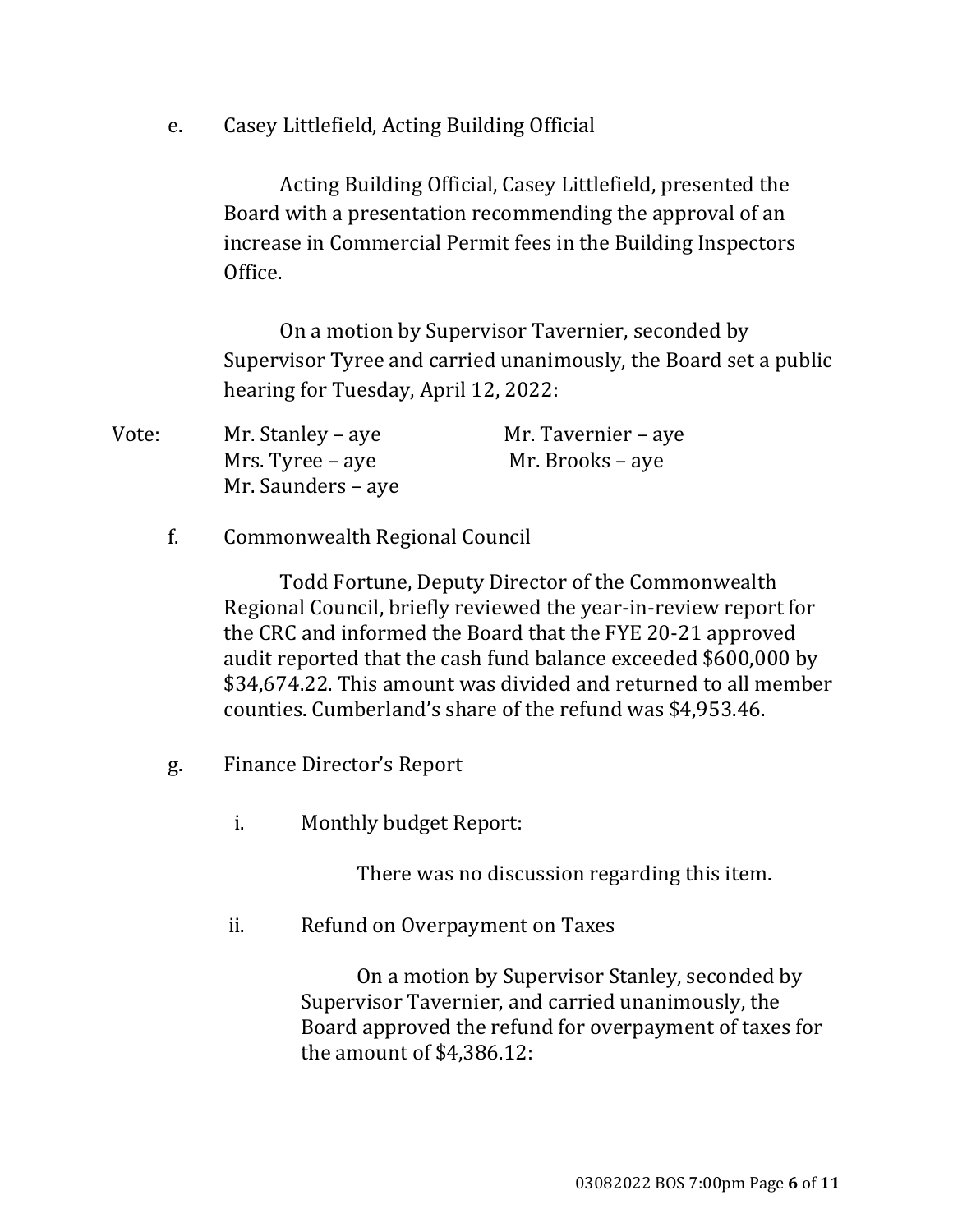| Vote: |      | Mr. Stanley – aye<br>Mrs. Tyree - aye<br>Mr. Saunders - aye | Mr. Tavernier - aye<br>Mr. Brooks - aye                                                                                                                                                                           |  |
|-------|------|-------------------------------------------------------------|-------------------------------------------------------------------------------------------------------------------------------------------------------------------------------------------------------------------|--|
|       | iii. | <b>Appropriation for Treasurer's Office</b>                 |                                                                                                                                                                                                                   |  |
|       |      |                                                             | On a motion by Supervisor Tyree, seconded by<br>Supervisor Saunders, and carried unanimously, the Board<br>approved the appropriation for the Treasurer's Office:                                                 |  |
| Vote: |      | Mr. Stanley – aye<br>Mrs. Tyree - aye<br>Mr. Saunders - aye | Mr. Tavernier - aye<br>Mr. Brooks - aye                                                                                                                                                                           |  |
|       | iv.  | <b>Appropriation for RSAF Grant</b>                         |                                                                                                                                                                                                                   |  |
|       |      |                                                             | On a motion by Supervisor Tavernier, seconded by<br>Supervisor Tyree, and carried unanimously, the Board<br>approved the appropriation for the RSAF Grant:                                                        |  |
| Vote: |      | Mr. Stanley – aye<br>Mrs. Tyree - aye<br>Mr. Saunders - aye | Mr. Tavernier - aye<br>Mr. Brooks - aye                                                                                                                                                                           |  |
|       | V.   |                                                             | Appropriation for Cumberland County Public Schools                                                                                                                                                                |  |
|       |      |                                                             | On a motion by Supervisor Tavernier, seconded by<br>Supervisor Saunders, and carried unanimously, the Board<br>approved the appropriation for \$10,000 in grant funds to<br>the Cumberland County Public Schools: |  |
| Vote: |      | Mr. Stanley – aye<br>Mrs. Tyree - aye<br>Mr. Saunders - aye | Mr. Tavernier - aye<br>Mr. Brooks - aye                                                                                                                                                                           |  |
|       | vi.  |                                                             | <b>Appropriation for General Properties funds</b>                                                                                                                                                                 |  |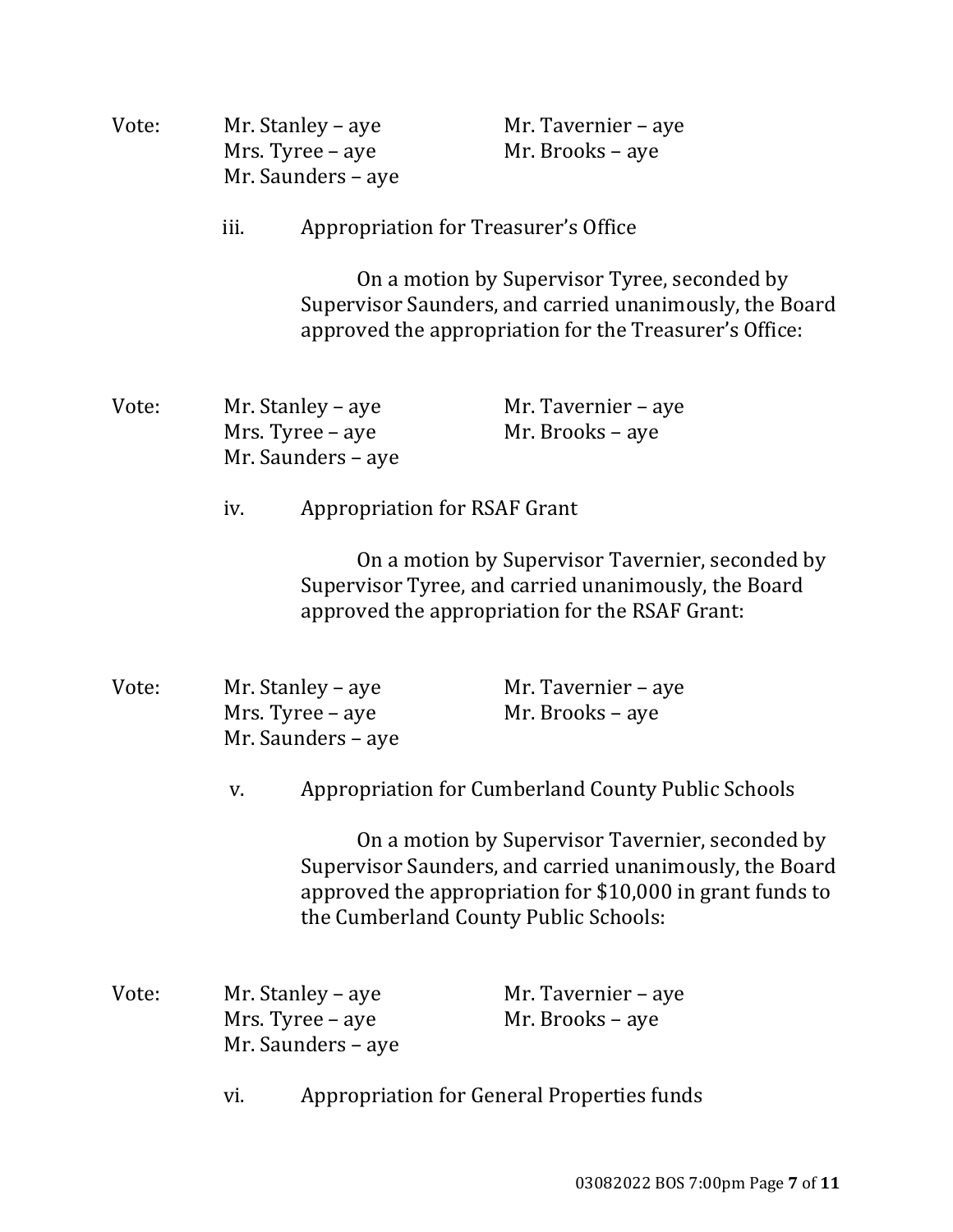On a motion by Supervisor Stanley, seconded by Supervisor Saunders, and carried unanimously, the Board approved the appropriation for General Properties funds:

Vote: Mr. Stanley – aye Mr. Tavernier – aye Mrs. Tyree – aye Mr. Brooks – aye Mr. Saunders – aye vii. Appropriation for Animal Friendly Plates Distribution On a motion by Supervisor Saunders, seconded by Supervisor Brooks, and carried unanimously, the Board approved the appropriation: Vote: Mr. Stanley – aye Mr. Tavernier – aye Mrs. Tyree – aye Mr. Brooks – aye Mr. Saunders – aye h. Planning and Zoning Administrator's Report i. Planning Project Updates There was no discussion regarding this item. j. County Attorney's Report **7. Consent Agenda** a. Approval of Bills for February 2022 b. Approval of Minutes – February 08, 2022, February 15, 2022 & February 17, 2022

On a motion by Supervisor Tavernier, seconded by Supervisor Saunders and carried unanimously, the Board approved the consent agenda as presented:

Vote: Mr. Stanley – aye Mr. Tavernier – aye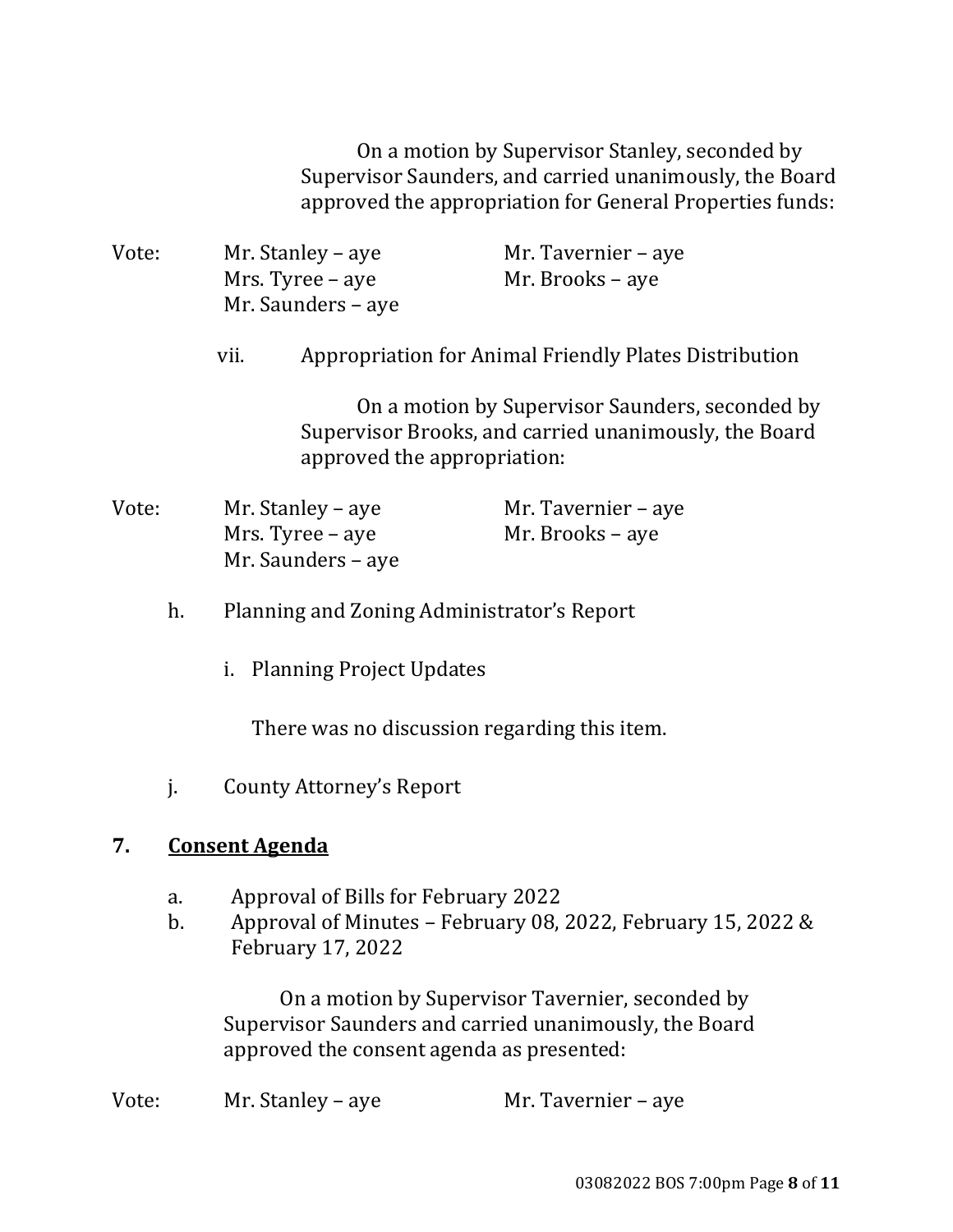| Mrs. Tyree – aye   | Mr. Brooks – aye |
|--------------------|------------------|
| Mr. Saunders – aye |                  |

c. Appointment of Building Official – Robby Felts

On a motion by Supervisor Tavernier, seconded by Supervisor Saunders and carried unanimously, the Board appointed Robby Felts as Building Official effective March 1, 2022:

| Vote: | Mr. Stanley – aye  | Mr. Tavernier – aye |
|-------|--------------------|---------------------|
|       | Mrs. Tyree – aye   | Mr. Brooks – aye    |
|       | Mr. Saunders – aye |                     |

d. Adoption of Updated Budget Calendar

On a motion by Supervisor Saunders, seconded by Supervisor Tavernier and carried unanimously, the Board approved the consent agenda as presented:

Vote: Mr. Stanley – aye Mr. Tavernier – aye Mrs. Tyree – aye Mr. Brooks – aye Mr. Saunders – aye

#### **8. Old Business**

N/A

#### **9. New Business**

N/A

#### **10. Public Hearing Notices/Set Public Hearings**

N/A

#### **11. Public Hearings**

a. CUP 21-04 High Bridge Stables Event Facility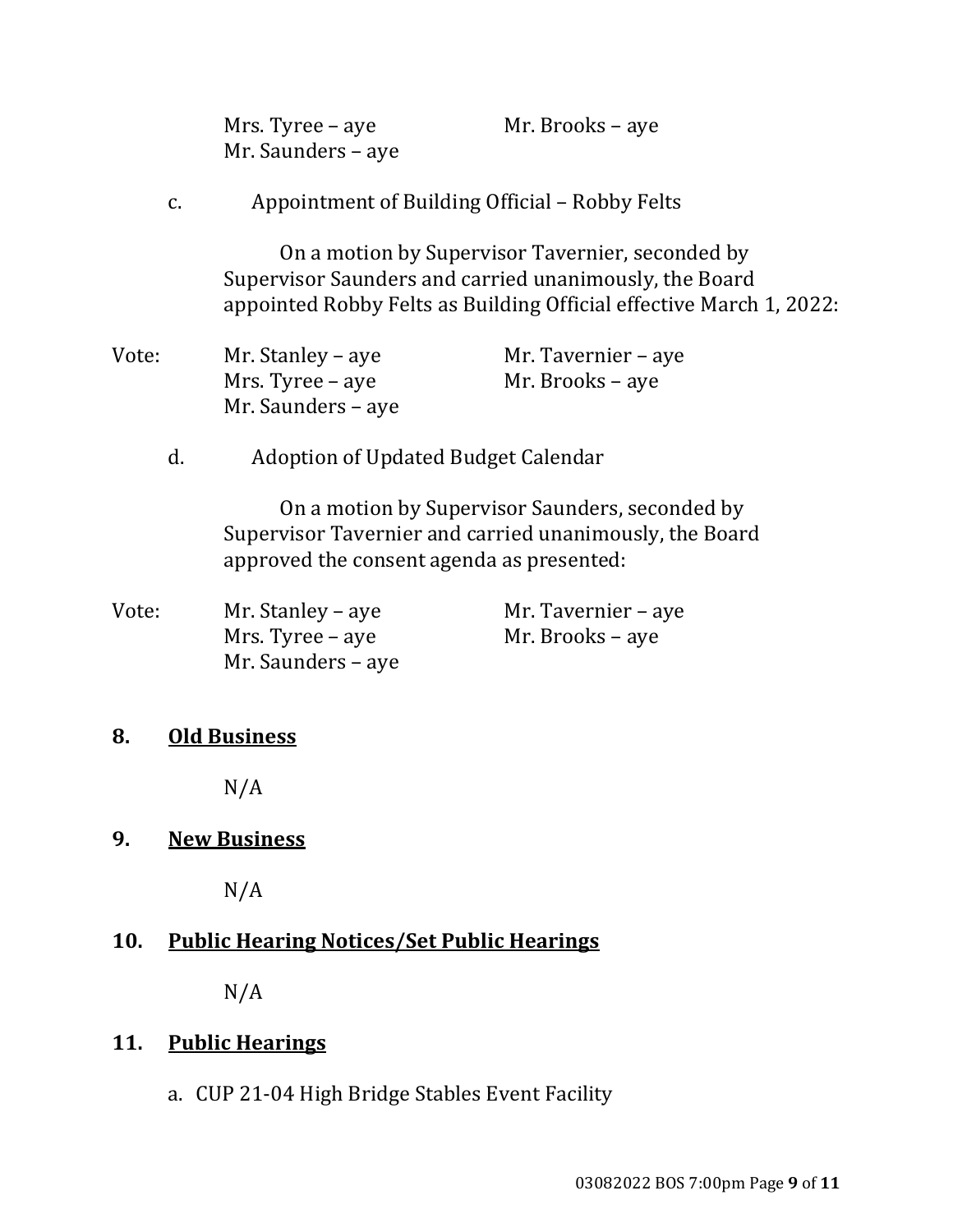Planning and Zoning Administrator, Stephany Johnson, presented a review of the Conditional Use Permit application.

With no citizens signed up to speak, the Chairman closed the Public Hearing.

The property owners were present to answer questions.

On a motion by Supervisor Saunders and seconded by Supervisor Brooks, and carried unanimously, the Board approved CUP 21-04 High Bridge Stables Event Facility:

| Vote: | Mr. Stanley – aye  | Mr. Tavernier – aye |
|-------|--------------------|---------------------|
|       | Mrs. Tyree – aye   | Mr. Brooks – aye    |
|       | Mr. Saunders – aye |                     |

b. CA 22-01 Redistricting

County Attorney, Kemper Beasley, presented a review of the proposed code amendment.

With no citizens signed up to speak, the Chairman closed the Public Hearing.

On a motion by Supervisor Tyree and seconded by Supervisor Tavernier, and carried unanimously, the Board approved CA 22-01 Redistricting:

| Vote: | Mr. Stanley – aye  | Mr. Tavernier – aye |
|-------|--------------------|---------------------|
|       | Mrs. Tyree – aye   | Mr. Brooks – aye    |
|       | Mr. Saunders – aye |                     |

#### **12. Additional Information**

- a) Treasurer's Report
- b) DMV Report
- c) Monthly Business License Report
- d) Monthly Building Inspections Report